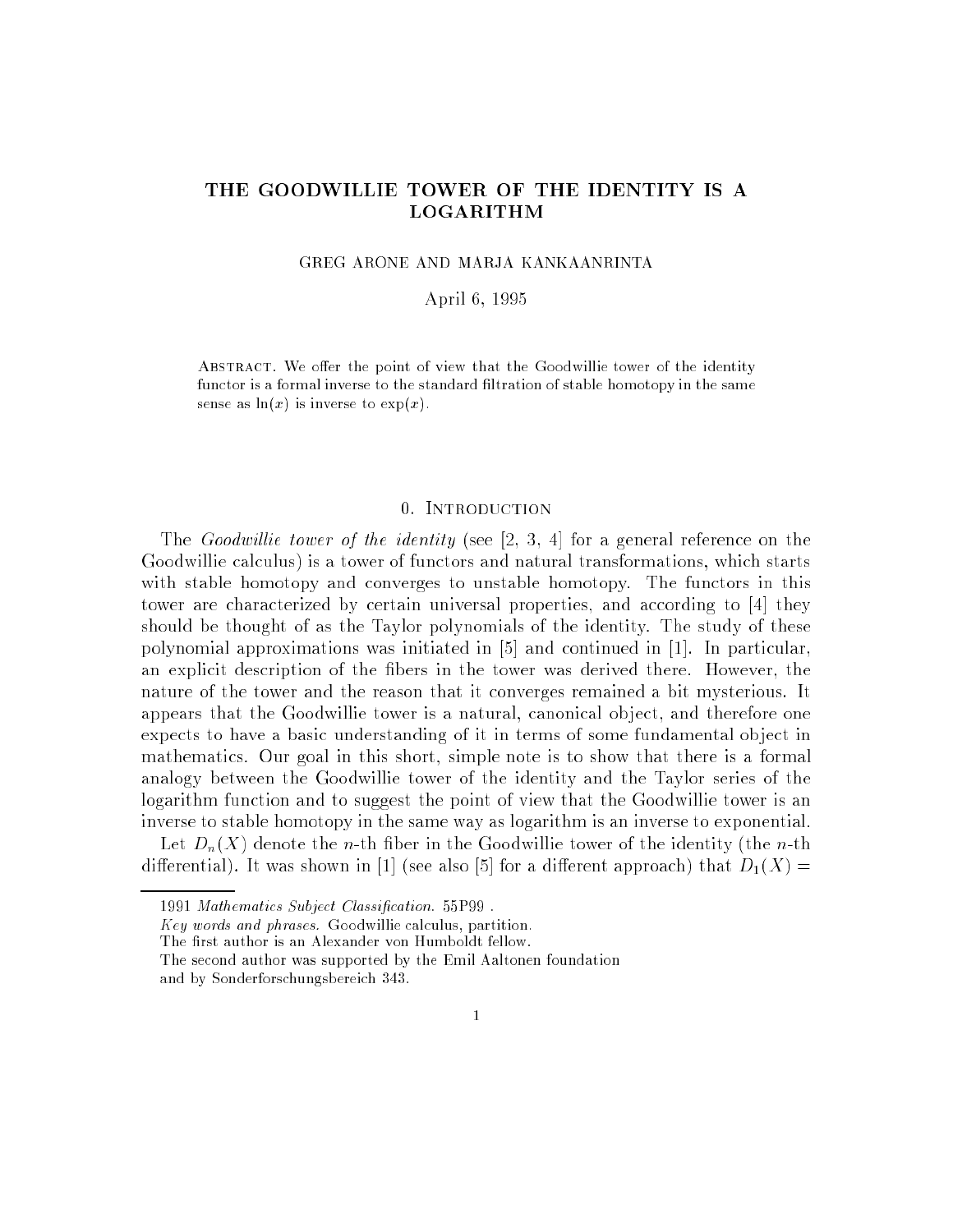$M^+ \Delta^+ (A)$  and that for  $n > 1$ 

$$
D_n(X) \simeq \Omega^{\infty} \left( \mathrm{Map}_* \left( S K_n, \Sigma^{\infty} X^{\wedge n} \right)_{h\Sigma_n} \right)
$$

where  $K_n$  is the unreduced suspension of the Folkman complex (essentially the geometric realization) of the category of partitions of the set  $n = \{1, \ldots, n\}$ , and  $SK_n$ is the suspension of  $K_n$ .  $SK_n$  is a complex with a natural action of the symmetric group  $\Sigma_n$ . Furthermore, it is well-known that non-equivariantly

$$
SK_n \simeq \bigvee_{i=1}^{(n-1)!} S^{n-1}.
$$

Thus, the coefficient of the n-th differential of the identity looks like  $K_n/\Sigma_n \approx \frac{m!}{n!} =$  $\hat{\tau}$ , which reminds one of the Taylor series of the function  $q(x) = \ln(1 + x)$ . We will se that that is not a coincidence, that the fact that the Goodwillie the Godwin is a jazzed up version of the fact that the Taylor series of logarithm is inverse to the Taylor series of exponential. More precisely, our point of view is that stable homotopy is analogous to the function  $e^-$  - rather than to a linear function, and the Goodwillie tower is an infinite product, rather than an infinite sum, namely it is analogous to the product

$$
e^{x-1} \cdot e^{-\frac{(x-1)^2}{2}} \cdot e^{\frac{(x-1)^3}{3}} \cdots = e^{\ln(1+(x-1))} = x
$$

It is clear that in the context of the Goodwillie tower it is not good enough to think of the coefficient of the *n*-th term in the Taylor expansion of the function  $\ln(1+x)$ as  $\frac{1}{n}$ . Kather, it is  $\frac{n!}{n!}$ , where  $(n-1)!$  is a fancy  $(n-1)!$ , as given by the reduced homology, equivalently by the reduced Euler characteristic, of the partition lattice, considered as a  $\Sigma_n$ -representation. As a biproduct we will obtain an elementary proof of the well-known fact that the reduced Euler characteristic of  $K_n$  is  $(-1)^n(n-1)!$ . We will see that in our context the partition lattice is the "correct" way to think of the umbral coefficient in the Taylor tower of  $\ln(1+x)$ . We believe it to be true in other situations too. We emphasize, however, that the combinatorics in this paper is elementary and the corresponding topological results about the Goodwillie tower of the identity, as well as their proofs, are contained in [1]. It is their juxtaposition which we hope will be of some interest.

Both authors would like to express their thanks to the University of Bielefeld, where this work was done, for its hospitality.

## 1. Combinatorics versus homotopy theory

In the category of topological spaces the categorical product (cartesian product) and the categorical sum (disjoint union) satisfy the distributivity relation

$$
X \times (A \coprod B) \cong (X \times A) \coprod (X \times B),
$$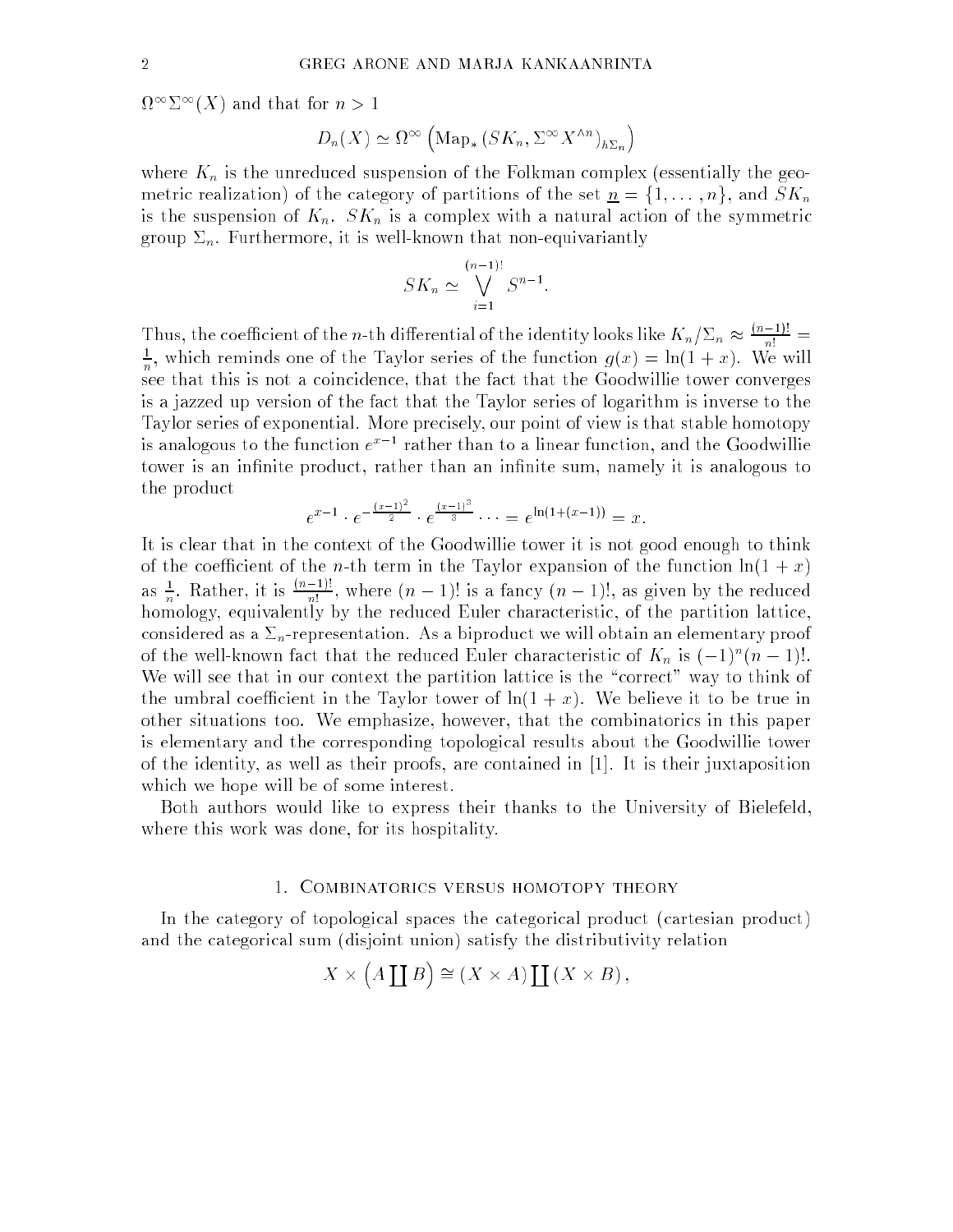which makes the category of spaces into a semiring with the sum and the product being the categorical ones. The empty set and the one-point space are the zero and the unit element of this semiring. More generally, suppose we are given a commutative square

$$
X_0 \rightarrow X_1
$$
\n
$$
\downarrow \qquad \downarrow
$$
\n
$$
X_2 \rightarrow X_{12}
$$

If it is a homotopy pullback, we would like to interpret it heuristically as

$$
X_{12} = \frac{X_1 \cdot X_2}{X_0}.
$$

If it is a homotopy pushout, we interpret it as

$$
X_{12} = X_1 + X_2 - X_0.
$$

As an illustration of the distributivity law in this more general setting, consider the following well-known fact: Suppose we are given a pushout square as in (1). Let Y be a connected, pointed space and let  $f: X_{12} \to Y$  be a map. Then the fiber of f is homotopy equivalent to the pushout of the obvious diagram of fibers of the maps  $X_i \rightarrow Y$ , where  $i = 0, 1$  or 2. This fact has no formal dual in the category of spaces, and it is analogous to the fact that

$$
\frac{X_1 + X_2 - X_0}{Y} = \frac{X_1}{Y} + \frac{X_2}{Y} - \frac{X_0}{Y}.
$$

Thus, from our point of view, a tower of functors is analogous to an infinite product of functions, while according to the philosophy of calculus it is analogous to an infinite sum.

Remark 1.1. Of course, our analogy is very crude. For instance, it suggests that X corresponds to  $\frac{1}{X}$  and therefore  $\mathcal{U}^* A$  can be identified with  $A$  , which is not generally true in the category of spaces.

Now let  $L:$  Spaces,  $\rightarrow$  Spaces, be a reduced homology theory, or equivalently, in the terminology of [2], a homogeneous linear functor. Thus  $L(*) \simeq *,$  where  $*$  is the one-point space, and  $L$  takes homotopy pushout squares to homotopy pullback squares. According to our picture,  $L$  is analogous to a function  $f$  (say from reals to reals) which satisfies  $f(1) = 1$  and  $f(a + b - c) = \frac{f(c)}{f(c)}$ . A typical function With these properties has the form  $f(x) = a^2$  . Thus, our first suggestion is that a reduced homology theory is analogous to a function of this form rather than to a linear function. Our next suggestion is that the counterpart of the functor  $Q(X)$  =  $\mathcal{U}^{\pm} \mathcal{L}^{\pm}(\mathcal{A})$  is the function

$$
h: R \to R, \quad x \mapsto e^{x-1}.
$$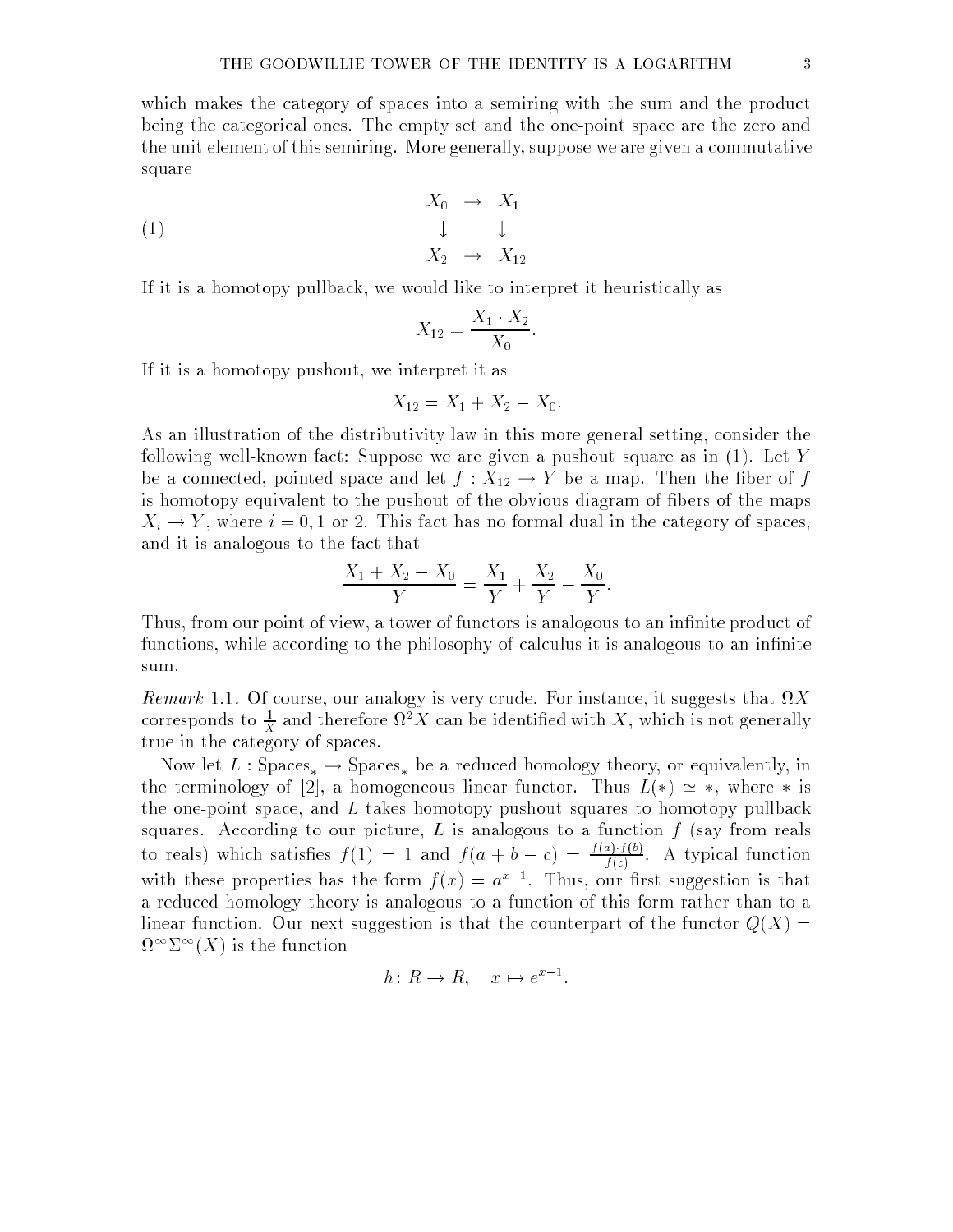We give two reasons for this. First,  $Q(X)$  gives the best possible approximation of the identity functor by a reduced homology theory. More precisely,  $Q(X)$  is the unique homology theory such that there is a natural map  $X \to Q(X)$ , which is  $2k+1$ connected where  $\kappa$  is the connectivity of  $A$ . This corresponds to the fact that  $e^-$  = is the best approximation of x by a function of the form  $a^*$   $\,$  . Notice also that with topological spaces the higher the connectivity of  $X$  is, the better the approximation, while with numbers, the closer  $x$  to 1, the better the approximation. Indeed, we have already said that a contractible space corresponds to 1, and therefore a highly connected space corresponds to a number close to 1. The second reason is that the standard (May-Milgram) filtration of  $Q(X)$  formally corresponds to the Taylor expansion of  $e^-$  . We leave it to the reader to convince nimself of this (keeping in mind that product corresponds to cartesian product, not smash product).

We denote by  $h^*$  the composition of k copies of h, for every  $\kappa > 1$ . For  $\kappa =$  $0$  we define  $n^+$  to be the identity mapping of  $R$ . More generally, for  $\kappa$  positive integers  $i_1 < i_2 < \cdots < i_k$  we define  $n_{i_1,\ldots,i_k} = n^{\cdots}$ . In [1] the Goodwillie tower was studied by comparing it with the Bousfield-Kan tower converging to stable homotopy localization. To understand better this part of [1], we construct the counterpart in the realm of real valued functions. We would like to dene a sequence of functions  $f_k$  corresponding to the Bousfield-Kan tower. In particular, we expect  $f_k$  to converge to the identity function. We proceed as follows. Let  $f_0 = h$ . Thus  $f_0$  is the first approximation to the identity (corresponding to stable homotopy!). We define

(2) 
$$
f_{k+1}(x) = f_k(x) \cdot \frac{h(x)}{f_k(h(x))}.
$$

Motivation: Clearly,  $x = f_k(x) \cdot \frac{1}{|x|}$  $f_k(x)$  . Therefore, it is reasonable to hope that if one to hope that if one to hope that if one to hope that if one to hope that if one to hope that if one to hope that if one to hope that if one to hope that if one to h replaces x with  $h(x)$  in  $\frac{1}{f(x)}$ , one will get a better approximation to x than  $f_k$ , see  $f(x) = f(x)$ Proposition 1.4 below.

Proposition 1.2. For  $k > 1$ 

$$
f_{k-1}(x) = \frac{\prod_{1 \leq i \leq k} h_i(x)}{\left(\frac{\prod_{1 \leq i_1 < i_2 \leq k} h_{i_1, i_2}(x)}{\left(\frac{\prod_{1 \leq i_1 < i_2 \leq k} h_{i_1, i_2}(x)}{\prod_{1 \leq i_1 < \dots < i_k \leq k} h_{i_1, \dots, i_k}(x)}\right)}\right)}
$$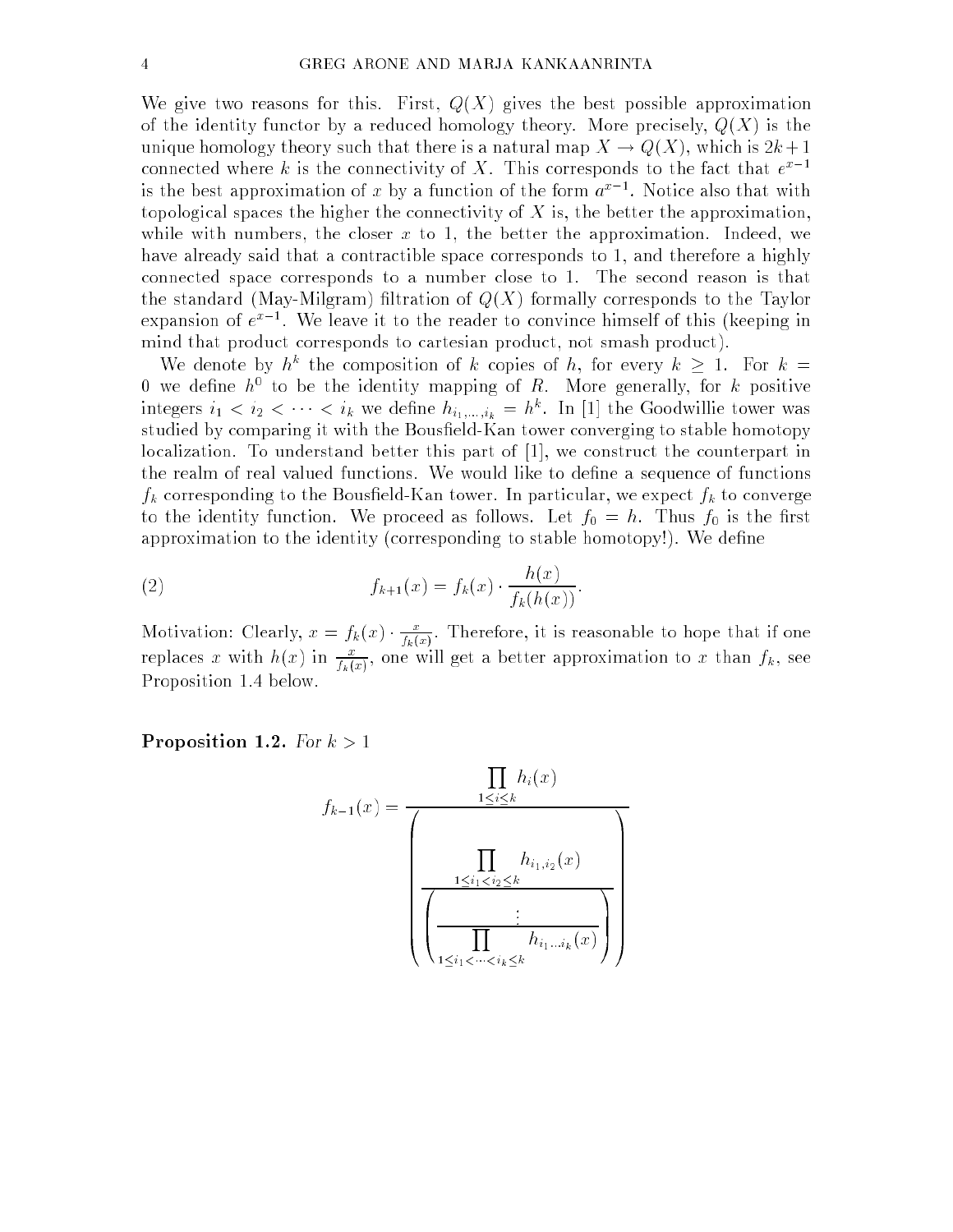Proof. The proof is an easy induction on k, observing that whenever 1 i1 <sup>&</sup>lt; <sup>&</sup>lt;  $i_k \leq k$ , one can write

$$
h_{i_1,\ldots,i_k}(h(x)) = h_{i_1,\ldots,i_k,k+1}(x).
$$

 $\Box$ 

Corollary 1.3.

$$
f_{k-1}(x) = \frac{(h(x))^{k \choose 1} (h^3(x))^{k \choose 3} \cdots (h^k(x))^{(-1)^{k+1} {k \choose k}}}{(h^2(x))^{k \choose 2} (h^4(x))^{k \choose 4} \cdots}
$$

$$
\frac{f_k}{f_{k-1}} = \prod_{i=0}^k (h^{i+1})^{(-1)^i {k \choose i}}
$$

The sequence  $(f_k)$  converges to the identity function. More precisely, we have the following proposition,

**Proposition 1.4.** Let  $\sum_{m=0}^{\infty} a_m (x-1)^m$  be the Taylor series of  $f_{k-1}$  near 1. Then  $a_0 = a_1 = 1$  and  $a_m = 0$  for  $2 \le m \le k$ .

Proof. The claim is trivially true for k = 1. Assume the claim holds for k = n. Then we can write

$$
f_{n-1}(x) = x + a_{n+1}(x-1)^{n+1} + O[(x-1)^{n+2}].
$$

Using formula (2) we get

$$
f_n(x) = \frac{e^{x-1} (x + a_{n+1}(x-1)^{n+1} + O[(x-1)^{n+2}])}{e^{x-1} + a_{n+1}(e^{x-1} - 1)^{n+1} + O[(e^{x-1} - 1)^{n+2}]}.
$$

Since

$$
a_{n+1}(e^{x-1}-1)^{n+1} = a_{n+1}(x-1)^{n+1} + O[(x-1)^{n+2}]
$$

and

$$
O[(e^{x-1}-1)^{n+2}] = O[(x-1)^{n+2}],
$$

it follows that in the above formula the inverse of the denominator equals to

$$
\sum_{i=0}^{\infty} (1 - e^{x-1})^i - a_{n+1}(e^{x-1} - 1)^{n+1} + O[(e^{x-1} - 1)^{n+2}]
$$
  
=  $e^{1-x} - a_{n+1}(x-1)^{n+1} + O[(x-1)^{n+2}].$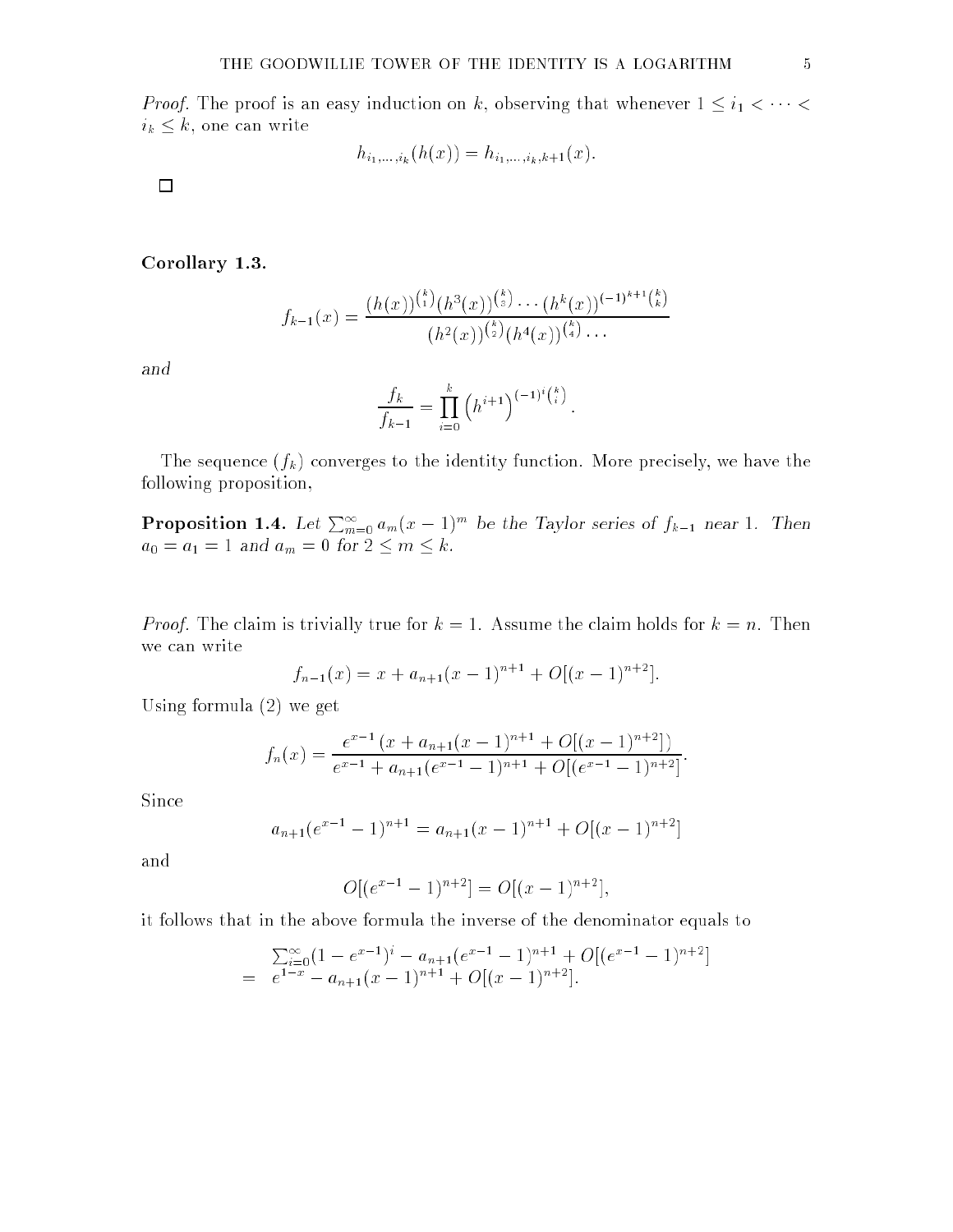Therefore

$$
f_n(x) = e^{x-1} (x + a_{n+1}(x-1)^{n+1} + O[(x-1)^{n+2}])
$$
  
\n
$$
\cdot (e^{1-x} - a_{n+1}(x-1)^{n+1} + O[(x-1)^{n+2}])
$$
  
\n
$$
= (x + a_{n+1}(x-1)^{n+1} + O[(x-1)^{n+2}])
$$
  
\n
$$
\cdot (1 - a_{n+1}(x-1)^{n+1} + O[(x-1)^{n+2}])
$$
  
\n
$$
= x - xa_{n+1}(x-1)^{n+1} + O[(x-1)^{n+2}] + a_{n+1}(x-1)^{n+1}
$$
  
\n
$$
= x + O[(x-1)^{n+2}],
$$

which completes the proof.  $\square$ 

To compare the sequence  $(f_k)$  with its homotopy-theoretic counterpart, the Bousfield-Kan stable homotopy localization tower, we rewrite Proposition 1.4 as follows. Let  $g(x)$  be a function, such that g and  $\ln(g)$  are analytic around 1. Let

$$
\ln(g(x)) = a_0 + a_1(x - 1) + a_2(x - 1)^2 + \cdots
$$

Then

(3) 
$$
g(x) = e^{a_0} \cdot e^{a_1(x-1)} \cdot e^{a_2(x-2)^2} \cdots
$$

We call (3) the *logarithmic expansion* of  $g(x)$ . It is the point of this paper that the Goodwillie tower is the homotopy-theoretic analog of logarithmic expansion, rather than of Taylor series.

It follows from Proposition 1.4 that

$$
\ln f_{n-1}(x) = \ln(1 + (x - 1) + O[(x - 1)^{n+1}])
$$
  
=  $(x - 1) - \frac{1}{2}(x - 1)^2 + \dots + (-1)^{n+1} \frac{1}{n}(x - 1)^n + O[(x - 1)^{n+1}]$   
=  $\ln(x) + O[(x - 1)^{n+1}].$ 

Thus Proposition 1.4 can be reformulated as follows:

**Corollary 1.5.** The logarithmic expansion of  $f_{k-1}$  coincides with the logarithmic expansion of the identity up to the k-th term.

Proposition 1.4 and Corollary 1.5 illustrate the convergence of the Bousfield-Kan tower (of course, they are far from proving it). By Bousfield-Kan tower we mean the tower of functors from based spaces to based spaces

 $F(x) = f(x)$  is the set of  $F(x)$ 

associated with the cosimplicial space

$$
QX \stackrel{\sim}{\Rightarrow} QQX \cdots.
$$

In this tower  $F_0(X) = Q(X)$  and fiber  $(F_k \to F_{k-1})$  is given by the k-th loop space of the iterated fiber of a certain k-dimensional cubical diagram defined by  $\chi(U)$  =  $Q^{\underline{k} \setminus U \underline{l+1}}(-)$  for  $U \subseteq \underline{k}$ . For instance

$$
fiber(F_1 \to F_0) \simeq \Omega (fiber(QQ(X) \to Q(X)))
$$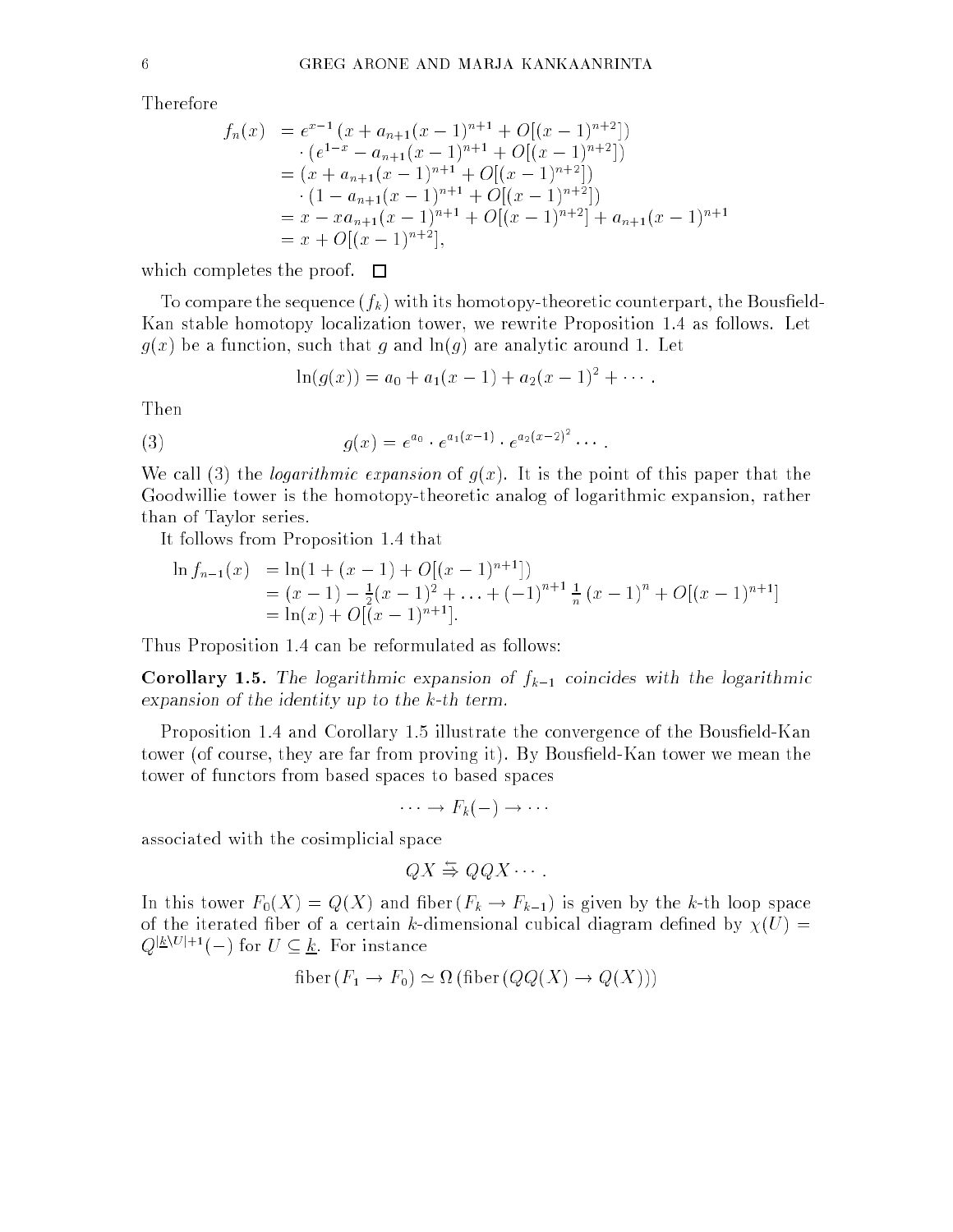and

$$
\text{fiber}(F_2 \to F_1) \simeq \Omega^2 \text{iterated fiber} \begin{pmatrix} QQQ(X) \to QQ(X) \\ \downarrow \\ QQ(X) \longrightarrow Q(X) \end{pmatrix}
$$

We leave it to the interested reader to convince himself that this formula is exactly parallel to the formula for  $\frac{1}{f_{k-1}}$  in Corollary 1.3. The functors  $F_k$  correspond to the functions  $f_k$ . The tower  $F_k(X)$  converges to the identity functor for reasonable spaces X. More precisely, the Goodwillie tower of  $F_{k-1}(X)$  coincides with the Goodwillie tower of the identity up to the k-th degree approximation. This is the topological counterpart of Corollary 1.5.

Next, we would like to link the coefficients of the Taylor series of  $\ln(f_k)$  with partitions. We denote the number of partitions of n <sup>=</sup> f1; 2; : : : ; ng with <sup>k</sup> components by  $P_{k,n}$ . These are the *Surting numbers*. Let  $P_n$  denote the total number of partitions of  $\underline{n}$ . Then  $F_n^* = F_{1,n} + F_{2,n} + \cdots + F_{n,n}$  . More generally, define a partial ordering on the set of partitions of  $\underline{n}$  by  $\lambda_1 \leq \lambda_2$  if  $\lambda_1$  is a refinement of  $\lambda_2$ . Let  $\hat{1}$  and  $\hat{n}$  be the obvious minimal and maximal objects in this poset. We define the set of  $k$ -chains *of partitions of*  $\frac{n}{2}$  to be the set of sequences  $(1 = \lambda_0, \lambda_1, \ldots, \lambda_k, \lambda_{k+1} = n)$  such that  $1 \leq \lambda_1 \leq \cdots \leq \lambda_k \leq n$ . We denote the number of k-chains by  $P_n^*$ , for  $k \geq -1$  and  $n \geq 1$ . To avoid confusion, we note that  $P_1$  =  $\perp$  and  $P_n$  = 0 for  $n > 1$ . We have no doubt that the following two propositions can be found in the literature, but for completeness we include their proofs.

**Proposition 1.6.** Let  $k \geq 1$ . Then

$$
P_n^k = \sum_{\substack{n \\ l=1}} \frac{n!}{l!(2!)^{k_2} \cdots (n!)^{k_n} k_1! k_2! \cdots k_n!} \left( P_1^{k-1} \right)^{k_1} \left( P_2^{k-1} \right)^{k_2} \cdots \left( P_n^{k-1} \right)^{k_n}
$$

*Proof.* By abuse of notation, and only for the purposes of this proof, we let  $P_n^{\pi}$  denote the set of k-chains as well as its cardinality. Let  $(1; \lambda_1, \ldots, \lambda_k, \hat{n})$  be a k-chain. Consider the partition  $\lambda_k$ , the coarsest partition in the chain. Let m be the number of components of  $\lambda_k$  and let  $i_1, \ldots, i_m$  be their cardinalities. Thus  $i_1 + \cdots + i_m = n$ . For  $l = 1, 2, \ldots$ , let  $k_l$  be the number of components of  $\lambda_k$  whose cardinality is l. Clearly,  $\kappa_l = 0$  for  $l > n$ . We call the sequence  $(\kappa_1, \ldots, \kappa_n)$  the type of  $\lambda_k$ . The set  $P_n$ has a natural action of  $\Sigma_n$ , and it is easy to see that two partitions are in the same orbit iff they have the same type. Given that  $\lambda_k$  has type  $(k_1, \ldots, k_n)$ , it is obvious that the number of ways to choose  $\lambda_1, \ldots, \lambda_{k-1}$  such that  $(1, \lambda_1, \ldots, \lambda_k, \hat{n})$  is a chain is  $\left(P_1^{k-1}\right)$  $\Big)^{\kappa_1}\,\big(P_2^{k-1}$ \ ^ 2  $\cdots (P_n^{k-1})$  $\sqrt{\kappa_n}$ . On the other hand, the other hand, the number of partitions of partitions of partitions of partitions of par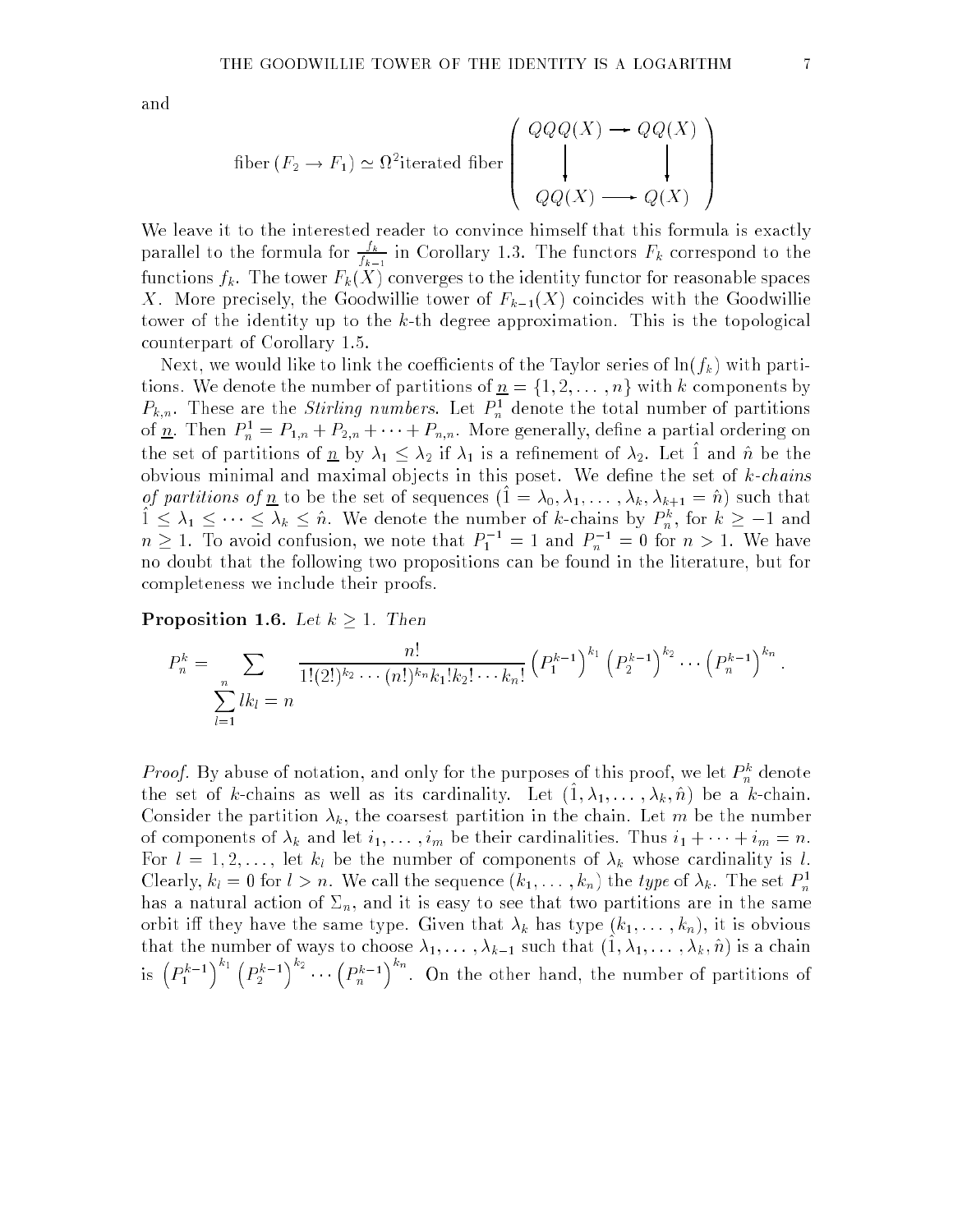a given type  $(k_1, \ldots, k_n)$  equals the number of cosets of the corresponding isotropy subgroup of  $\Sigma_n$ , which is easily seen to be

$$
\Sigma_{k_1} \wr \Sigma_1 \times \Sigma_{k_2} \wr \Sigma_2 \times \cdots \times \Sigma_{k_n} \wr \Sigma_n.
$$

Thus the number of k-chains  $(\hat{1}, \lambda_1, \ldots, \lambda_k, \hat{n})$  such that  $\lambda_k$  has a given type  $(k_1, \ldots, k_n)$ is

$$
\frac{n!}{1!(2!)^{k_2}\cdots (n!)^{k_n}k_1!k_2!\cdots k_n!} \left(P_1^{k-1}\right)^{k_1} \left(P_2^{k-1}\right)^{k_2} \cdots \left(P_n^{k-1}\right)^{k_n}
$$

This proves the proposition.  $\square$ 

**Proposition 1.7.** The coefficient of  $\frac{(x-1)^n}{n!}$  in the Taylor series of  $h^{k+1}(x) - 1$  is  $P_n^k$ ,

Proof. By induction on k. The claim is trivially veried for k = 1. We can write

$$
h^{k}(x) - 1 = \sum_{i=1}^{\infty} a_{i}(x - 1)^{i}.
$$

Then

$$
h^{k+1}(x) - 1 = e^{h^k(x)-1} - 1 = \sum_{m=1}^{\infty} \frac{1}{m!} \left( \sum_{i=1}^{\infty} a_i (x-1)^i \right)^m.
$$

Therefore the coefficient of  $(x - 1)^n$  in the Taylor series of  $h^{n+1}(x) - 1$  is

 $\overline{\phantom{a}}$ 

$$
\sum_{m=1}^{n} \frac{1}{m!} \left( \sum_{\sum_{j} i_j = n, i_j \geq 1} a_{i_1} a_{i_2} \cdots a_{i_m} \right).
$$

 $\sim$ 

:

 $F$  and independent mandate formula. For l  $\{1:L\}$  and  $\{m\}$  and the above formula. For  $\{1:L\}$ let  $k_l$  be the number of the terms  $i_j$  which are equal to l. Thus  $0 \leq k_l \leq n$  for every  $l, k_l = 0$  for  $l > n$  and  $\sum_{l=1}^n lk_l = n$ . The terms  $a_{i_j}, 1 \leq j \leq m$ , can be arranged in  $m!$  ways of which  $\frac{1}{k_1! k_2! \cdots k_n!}$  are different. Thus

$$
\sum_{m=1}^n \frac{1}{m!} \sum_{\sum_j i_j = n, i_j \ge 1} a_{i_1} a_{i_2} \cdots a_{i_m} = \sum_{\sum_l l k_l = n} \frac{1}{k_1! k_2! \cdots k_n!} a_1^{k_1} a_2^{k_2} \cdots a_n^{k_n}.
$$

By induction assumption  $P_i^{\pi-1} = a_i i!$  for  $1 \leq i \leq n$ , and the sum above equals to

$$
\sum_{\substack{k_1=k_1 \ n \text{ odd}}} \frac{1}{k_1! k_2! \cdots k_n!} \left(\frac{P_1^{k-1}}{1!}\right)^{k_1} \left(\frac{P_2^{k-1}}{2!}\right)^{k_2} \cdots \left(\frac{P_n^{k-1}}{n!}\right)^{k_n}
$$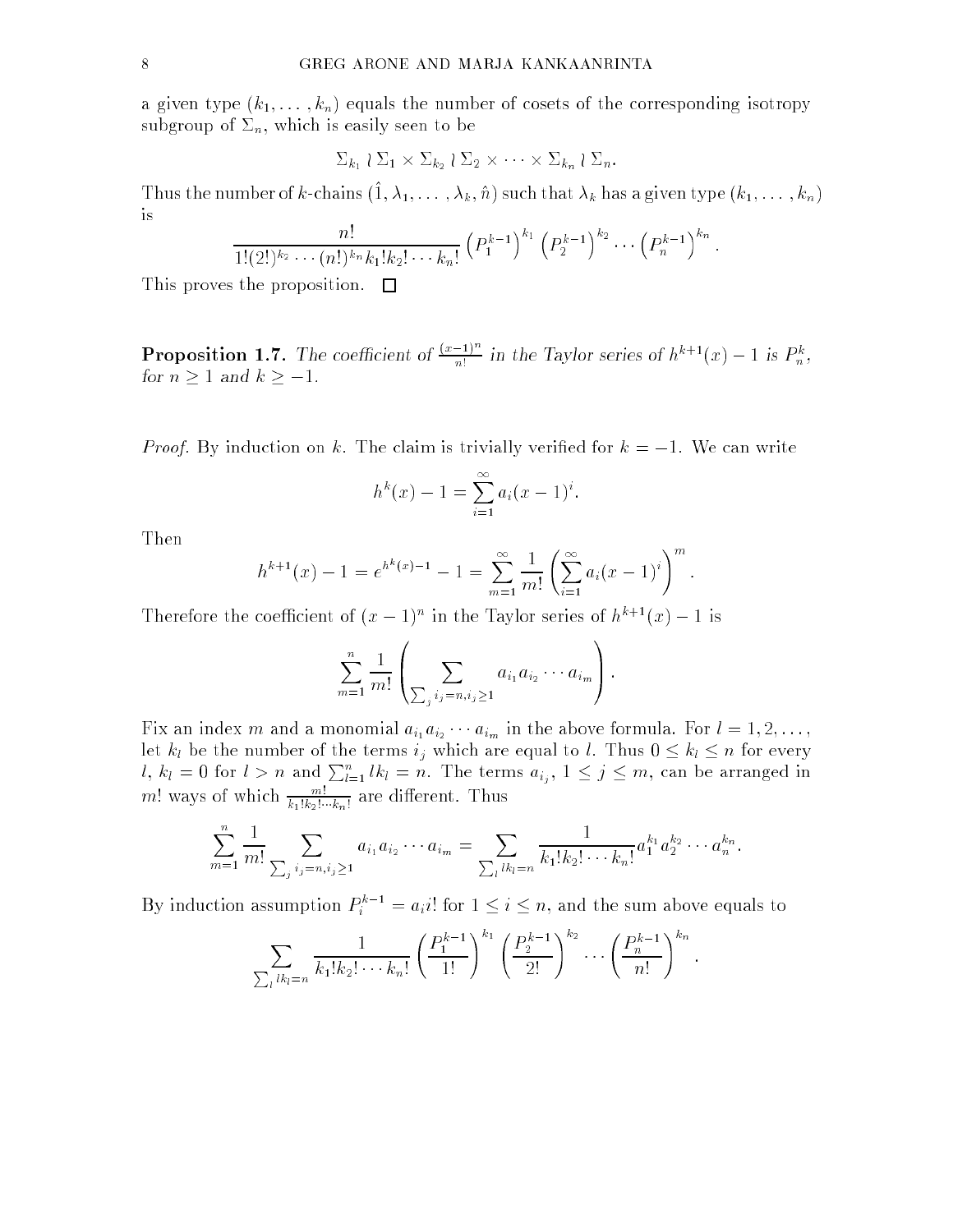Hence the coefficient of  $\frac{(x-1)^n}{n!}$  in the Taylor series of  $h^{k+1}(x) - 1$  is exactly  $P_n^k$  by Proposition 1.6.  $\Box$ 

 $P_n^n$  is the number of k-chains of partitions such that  $1 \leq \lambda_1 \leq \cdots \leq \lambda_k \leq n$ . For  $\kappa \geq 0$  and  $n \geq 1$  we let  $C_n$  be the number of chains  $(1, \lambda_1, \ldots, \lambda_k, n)$  such  $t_{\text{max}}$   $1 \leq \Delta_1 \leq \cdots \leq \Delta_k \leq n$ . We call these the non-degenerate *k*-chains. To avoid confusion, we record that  $C_1^- = 1, C_n^+ = 0$  for  $n > 1, C_1^+ = 0$  and  $C_n^+ = 1$  for  $n > 1$ .

Let  $(1 - \lambda_0, \lambda_1, \ldots, \lambda_k, \lambda_{k+1} - n)$  be a k-chain. Let  $j_0$  be the largest index j such that  $\lambda_j = 1$ , let  $j_1$  be the largest index j such that  $\lambda_j = \lambda_{j_0+1}$ , and so on. Let  $m+2$  be the cardinality of the set  $\{\hat{1}, \lambda_1, \ldots, \lambda_k, \hat{n}\}.$  There are  $\binom{k+1}{m+1}$  different ways in which the indices  $j_0, \ldots, j_m$  can occur. Thus the number of k-chains  $(\hat{1}, \lambda_1, \ldots, \lambda_k, \hat{n})$  with  $m+2$  distinct elements is  $\binom{k+1}{m+1}C_k^m$ . This implies that

$$
C_n^k = P_n^k - \sum_{m=-1}^{k-1} \binom{k+1}{m+1} C_n^m,
$$

for  $k \geq 0$  and  $n \geq 1$ . The following proposition is essentially the inclusion-exclusion principle.

**Proposition 1.8.** For  $n \geq 1$  and  $k \geq 0$ 

$$
C_n^k = \sum_{l=-1}^k {k+1 \choose l+1} (-1)^{k-l} P_n^l.
$$

Proof. The formula is trivially true for k = 0. Let us assume it holds for all 0 m  $k-1$ . Then

$$
C_n^k = P_n^k - \sum_{m=-1}^{k-1} {k+1 \choose m+1} C_n^m
$$
  
\n
$$
= P_n^k - \sum_{m=-1}^{k-1} {k+1 \choose m+1} (\sum_{l=-1}^m {m+1 \choose l+1} (-1)^{m-l} P_n^l)
$$
  
\n
$$
= P_n^k - \sum_{s=-1}^{k-1} \sum_{m=s}^{k-1} {k+1 \choose m+1} {m+1 \choose s+1} (-1)^{m-s} P_n^s
$$
  
\n
$$
= P_n^k - \sum_{s=-1}^{k-1} {k+1 \choose s+1} (\sum_{m=s}^{k-1} {k-s \choose k-m} (-1)^{m-s} P_n^s)
$$
  
\n
$$
= P_n^k - \sum_{s=-1}^{k-1} {k+1 \choose s+1} (\sum_{j=0}^{k-s-1} {k-s \choose j} (-1)^j) P_n^s
$$
  
\n
$$
= P_n^k + \sum_{s=-1}^{k-1} {k+1 \choose s+1} (-1)^{k-s} P_n^s
$$
  
\n
$$
= \sum_{s=-1}^k {k+1 \choose s+1} (-1)^{k-s} P_n^s.
$$

Now we return to the functions  $f_k$ . It is easy to see from Corollary 1.3 and the definition of h that

$$
\frac{f_{k+1}(x)}{f_k(x)} = e^{\sum_{j=0}^{k+1} (-1)^j {k+1 \choose j} (h^j(x)-1)}
$$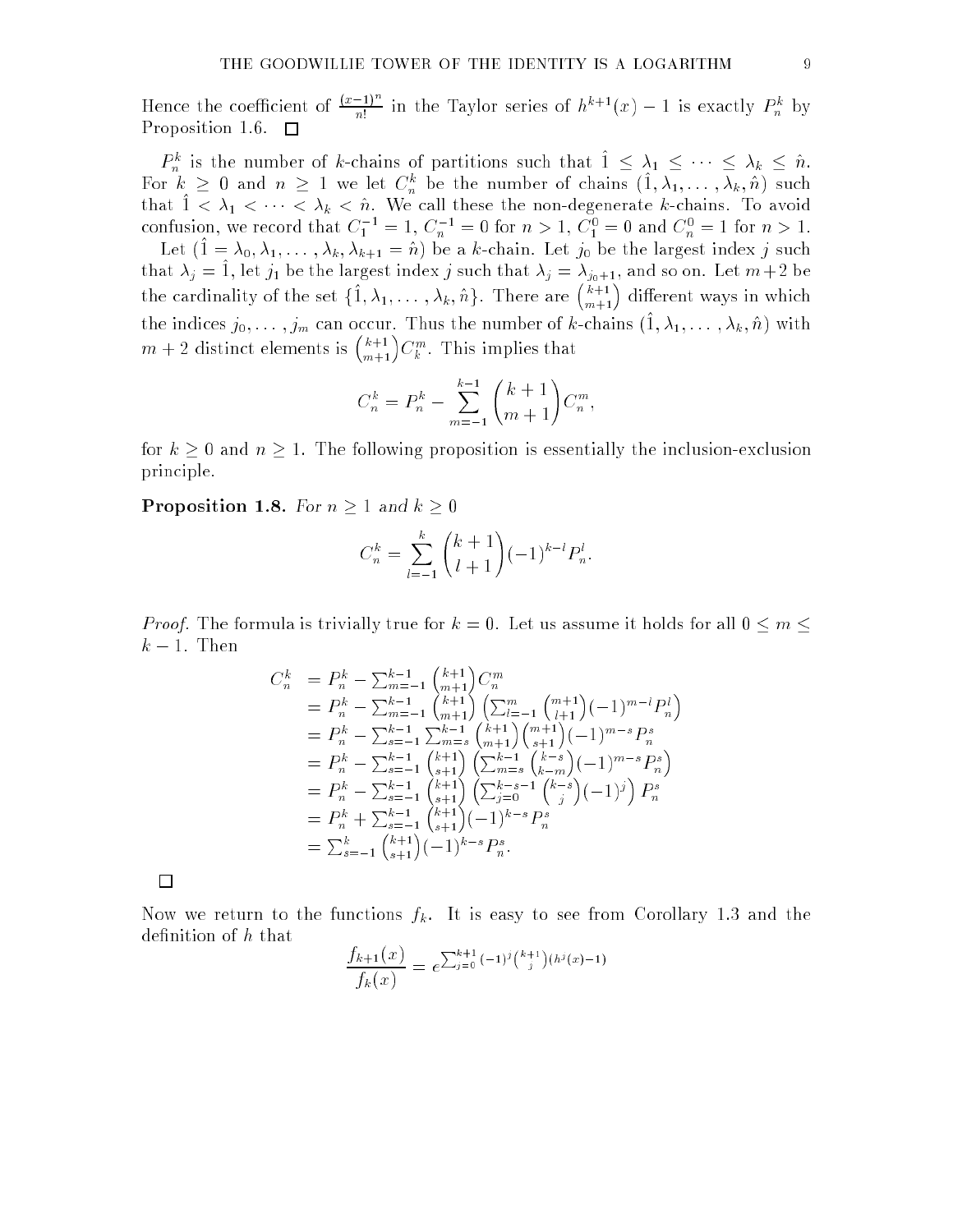for  $k \geq 0$ . According to Proposition 1.7 the coefficient of  $\frac{(x-1)^n}{n!}$ , for  $n \geq 1$  in the Taylor series of  $h^{k+1}(x) - 1$  is  $P_n^k$ . Therefore the coefficient of  $\frac{x-1}{n!}$ ,  $n \geq 1$ , in the Taylor series of  $\ln f_{k+1}(x) - \ln f_k(x)$  is

$$
\sum_{j=0}^{k+1} {k+1 \choose j} (-1)^j P_n^{j-1} = \sum_{l=-1}^k {k+1 \choose l+1} (-1)^{l+1} P_n^l = (-1)^{k+1} C_n^k.
$$

Recall that  $K_n$  is a simplicial complex whose k-simplices are the non-degenerate  $k+1$  chains. Let  $e(K_n)$  be the reduced Euler characteristic of  $K_n$ . Then

$$
e(K_n) = \sum_{k=0}^{n-2} (-1)^{k+1} C_n^k = \sum_{k=0}^{\infty} (-1)^{k+1} C_n^k
$$

for  $n \geq 2$ . Therefore the reduced Euler characteristic of  $K_i$  equals to the coefficient of  $\frac{x-1}{i!}$  for  $i \leq n$  in the Taylor series of  $\ln f_{n-1}(x) - \ln f_0(x)$ . Since  $\ln f_0(x) = x - 1$ , its Taylor coecients vanish for n 2. On the other hand, Corollary 1.5 implies that for  $i \leq n$  the coefficient of  $\frac{(x-1)}{i!}$  in the Taylor series of  $\ln f_{n-1}(x)$  is  $(-1)^{i+1}(i-1)!$ . Hence we have naturally obtained a proof of the following well-known fact:

**Proposition 1.9.** The reduced Euler characteristic of  $K_n$  is  $(-1)^{n+1}(n-1)!$  for  $n \geq 2$ .

Another way to say the above is that the infinite product

$$
\exp\left(x-1\right) \cdot \prod_{i=2}^{\infty} \exp\left(-\frac{e(K_i)\left(x-1\right)^i}{i!}\right)
$$

converges to the identity. This corresponds to the fact that the Goodwillie tower of the identity converges.

## **REFERENCES**

- 1. G.Z. Arone and M. Mahowald, The Goodwillie tower of the identity functor and the unstable periodic homotopy of spheres, preprint.
- 2. T.G. Goodwillie, Calculus I: the first derivative of pseudoisotopy theory, K-Theory 4 (1990), 1-27.
- 3. T.G. Goodwillie, Calculus II: analytic functors, K-Theory 5 (1992), 295-332.
- 4. T.G. Goodwillie, Calculus III: the Taylor series of a homotopy functor, in preparation.
- 5. B. Johnson, The derivatives of homotopy theory, To appear in Transactions of the AMS.